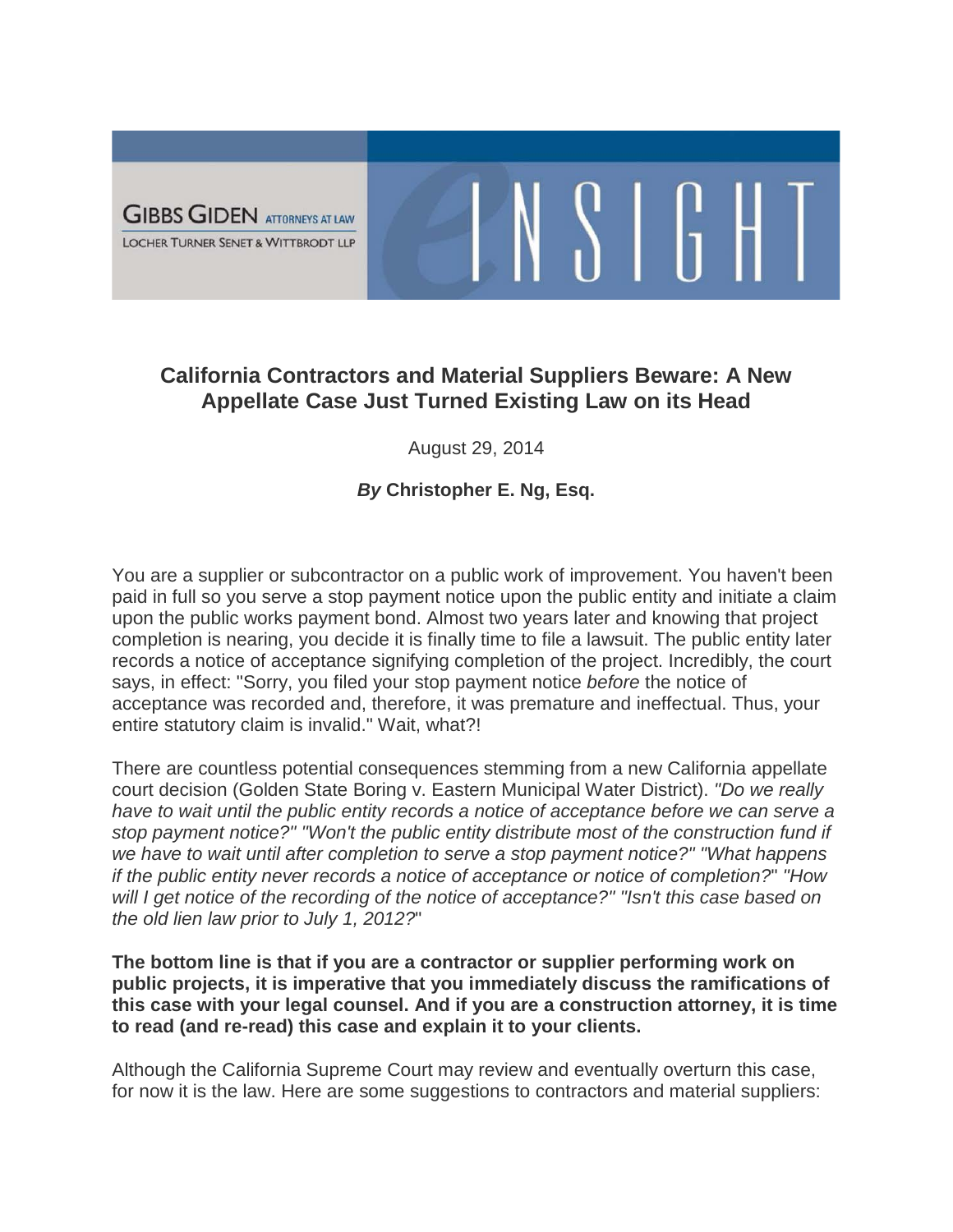- Record the preliminary notice with the County Recorder's Office pursuant to Civil Code section 8214. Although it is not guaranteed, you *should* receive notice from the County Recorder that a notice of completion was recorded for the project within several days. Even if you are first-tier subcontractor or supplier and you do not generally serve preliminary notices on public works, for now, always record your preliminary notice.
- Despite the holding of this case, serve your stop payment notice when you are finished with your work on the project. This may protect you if the public entity never files a notice of completion or acceptance and will maximize available construction funds to attach to.
- If a notice of completion or acceptance (or notice of cessation) is recorded, serve another stop payment notice since the Court of Appeal's decision renders the previously served stop payment notice "premature and ineffectual."
- Comply with Civil Code section 9362 and pay the public entity \$10 at the time of giving the stop payment notice; and
- Monitor (or pay someone to monitor) recordings at the County Recorder's Office in the county in which your project is located. At a minimum, check with the County Recorder's Office every 30 days after you serve your stop payment notice to see if a notice of completion or acceptance (or notice of cessation) has been recorded.

For those of you so inclined, here is a copy of the complete appellate opinion. Things get really interesting starting on Page 12 of the Opinion. If you are wondering why the majority opinion focuses on whether the claimant timely served its stop payment notice (rather than the timeliness of its lawsuit to enforce its **payment bond** claim), so are we[.http://www.courts.ca.gov/opinions/documents/E054618.PDF](http://www.courts.ca.gov/opinions/documents/E054618.PDF)

For more information contact: [Christopher E. Ng, Esq.](http://www.ggltsw.com/attorneysii/ng-christopher-e) Gibbs Giden Locher Turner Senet & Wittbrodt LLP 1880 Century Park East, 12<sup>th</sup> Floor Los Angeles, California 90067 Phone: (310) 552-3400 email: [cng@ggltsw.com](mailto:cng@ggltsw.com)

The content contained herein is published online by Gibbs Giden Locher Turner Senet & Wittbrodt LLP ("Gibbs Giden") for informational purposes only, may not reflect the most current legal developments, verdicts or settlements, and does not constitute legal advice. Do not act on the information contained herein without seeking the advice of licensed counsel. For specific questions about any of the content discussed herein or any of the content posted to this website please contact the article attorney author or send an email to **[info@ggltsw.com](mailto:info@gglts.com)**. The transmission of information on this, the Gibbs Giden website, or any transmission or exchange of information over the Internet, or by